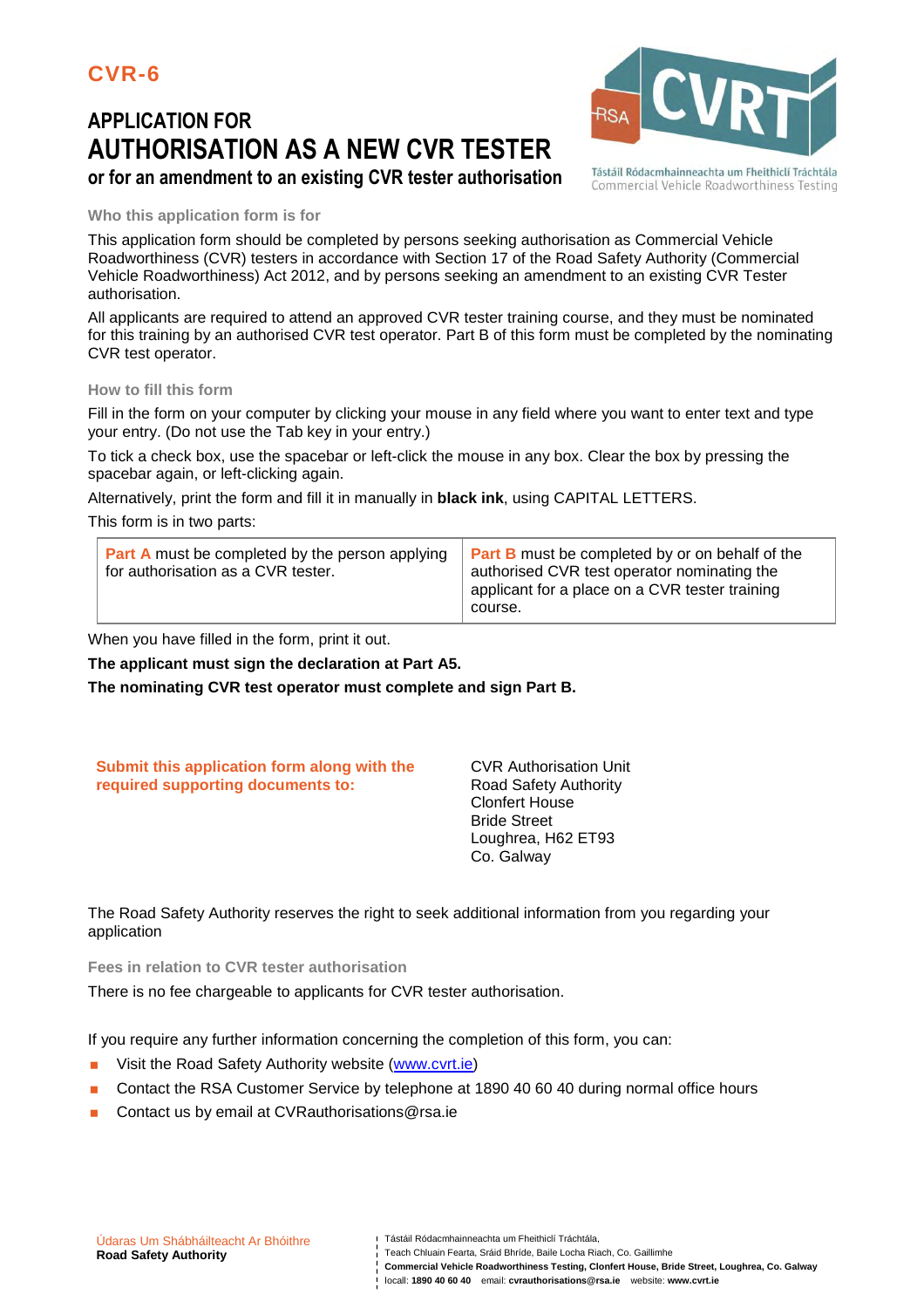#### **Checklist**

Applications will be accepted only if they are fully completed with all necessary documents enclosed. Incomplete application forms will be returned to the applicant.

Please tick the boxes below to confirm that all necessary documents are enclosed

| A recent passport-size photograph – see Part A1.                                                                                                                                                                                                                  |  |
|-------------------------------------------------------------------------------------------------------------------------------------------------------------------------------------------------------------------------------------------------------------------|--|
| A copy of your Advanced Certificate Craft, National Craft Certificate or an equivalent from another<br>country to at least level 6 on the National Framework of Qualifications (NFQ).                                                                             |  |
| – or–                                                                                                                                                                                                                                                             |  |
| A copy of your Senior Trade Certificate or Record of Attainment from the Further Education and<br>Training Authority (SOLAS) demonstrating competencies equivalent to the standards for a National<br>Craft Certificate.                                          |  |
| $-$ or-                                                                                                                                                                                                                                                           |  |
| For qualifications from another country, a copy of both the certification you received, a translation if<br>necessary AND your Comparability Statement from NARIC Ireland (from the website hosted by<br>Quality and Qualifications Ireland (QQI) (See Part A2).* |  |
| Applicant statement outlining the subjects studied and their equivalents under the Irish National<br>Craft scheme.                                                                                                                                                |  |
| A statement from your current or former employer(s) confirming your experience. See Part A3.                                                                                                                                                                      |  |
| If applicable, a completed and signed Conviction Notification Form. See Appendix A.                                                                                                                                                                               |  |

\* You only need to submit a copy of your Advanced Certificate/National Craft Certificate/Senior Trade Certificate/Record of Attainment or an equivalent certificate (and comparability statement) from another country where you are making an application to be authorised as a New CVR tester.

#### **Data protection**

Please note that all of the information requested on this form is necessary for the purposes of processing your application for authorisation as a CVR tester. If you fail to answer any of the questions set out in the application form, it will not be possible to process your application for authorisation.

The details set out in your application form will be processed by the RSA and/or its service providers solely for the purposes of processing your application and, where you are successful, managing your authorisation as a CVR tester or as otherwise permitted by law including, but not limited to, any use or disclosure of data permitted under the Road Safety Authority (Commercial Vehicle Roadworthiness) Act 2012.

The RSA will process your details in accordance with its obligations under the Data Protection Acts 1988 and 2003. This includes taking all reasonable steps (including appropriate technical and organisational security measures) to protect personal data.

The RSA may disclose personal data to its agents, contractors and service providers to the extent reasonably required for the purposes described above.

You have the right, subject to certain exemptions, to obtain a copy of any personal data which the RSA holds about you and to correct any inaccuracies in such data. If you wish to avail of any of these rights, please contact us at the address below. Your request will be dealt with as soon as possible and in any event no longer than 40 days after your request.

Teach Chluain Fearta, Sráid Bhríde, Baile Locha Riach, Co. Gaillimhe

**Commercial Vehicle Roadworthiness Testing, Clonfert House, Bride Street, Loughrea, Co. Galway**  locall: **1890 40 60 40** email: **cvrauthorisations@rsa.ie** website: **www.cvrt.ie**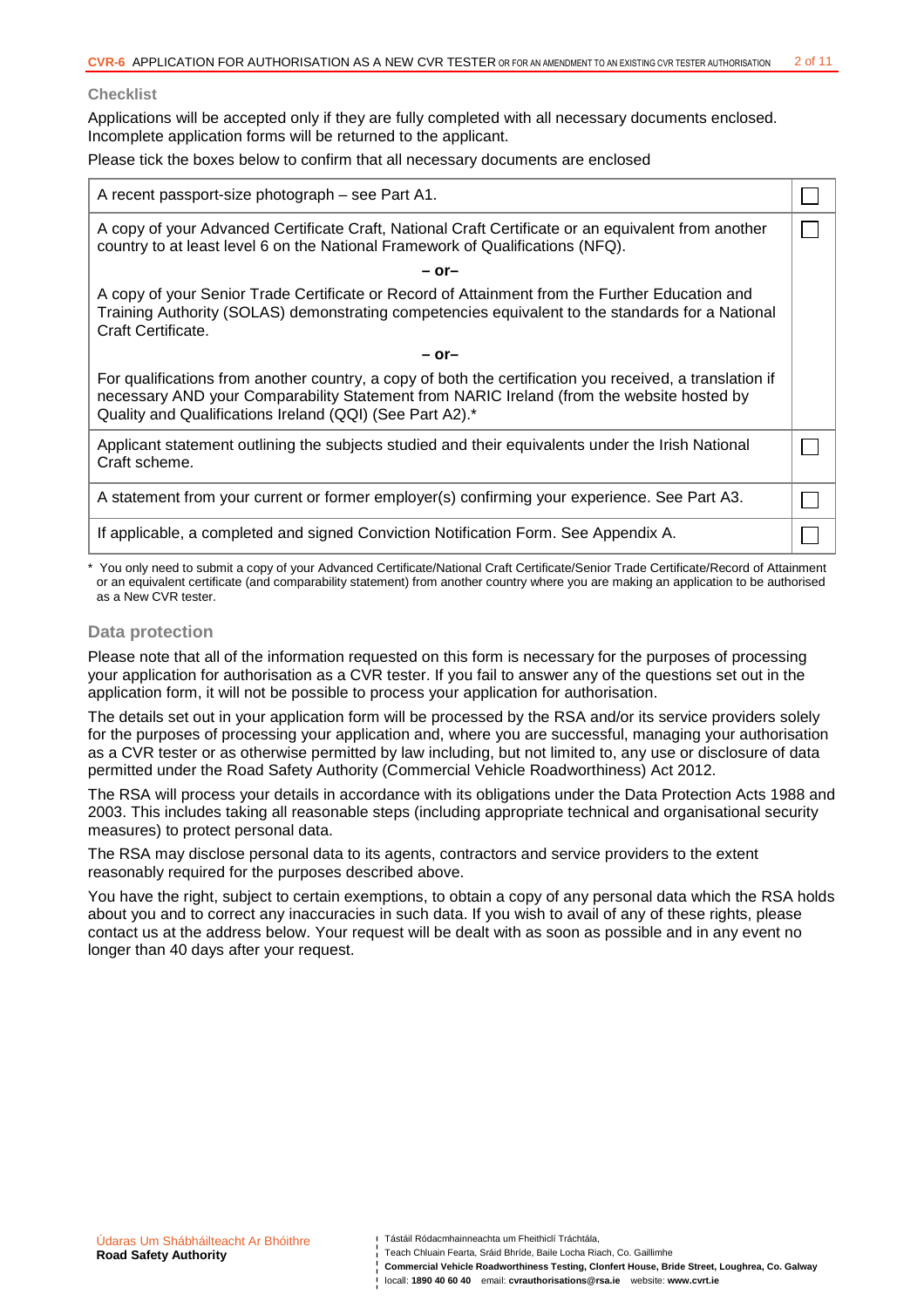## **PART A. FOR COMPLETION BY THE APPLICANT**

## **A1. Personal details**

| First name          |  |
|---------------------|--|
| Surname             |  |
| Address             |  |
|                     |  |
| Date of birth       |  |
| PPS Number          |  |
| Email address       |  |
| Phone number        |  |
| Mobile phone number |  |

Please enclose with your application a recent photograph measuring between 35mm x 45mm and 38mm x 50mm, showing your head and shoulders and complying in other respects with standards for passport photographs. Print your name on the back of the photograph.

**Note**: If you are seeking an amendment to your existing authorisation, insert your CVR Tester Authorisation Number here.

## **A2. Authorisation sought**

Please tick the box(es) below to indicate the type(s) of vehicle you wish to be authorised to test.

| Heavy Commercial Vehicles (HCV), including HGV and PSV vehicles                                                                                                                                                                                                                                           |  |
|-----------------------------------------------------------------------------------------------------------------------------------------------------------------------------------------------------------------------------------------------------------------------------------------------------------|--|
| Light Commercial Vehicles (LCV) only (smaller vehicles)                                                                                                                                                                                                                                                   |  |
| Both Heavy and Light Commercial Vehicles (HCV and LCV)                                                                                                                                                                                                                                                    |  |
| <b>Tractors (category T vehicles).</b> Applications for authorisation to conduct tractor (category T) tests<br>only applies where HCV authorisation has been granted for at least one year immediately preceding<br>the commencement of the relevant training course with the nominated training provider |  |
| Vehicles carrying dangerous goods (ADR). Applications for authorisation to conduct ADR tests<br>only applies where HCV authorisation has been granted for at least one year immediately preceding<br>the commencement of the relevant training course with the nominated training provider                |  |

**Commercial Vehicle Roadworthiness Testing, Clonfert House, Bride Street, Loughrea, Co. Galway**  locall: **1890 40 60 40** email: **cvrauthorisations@rsa.ie** website: **www.cvrt.ie**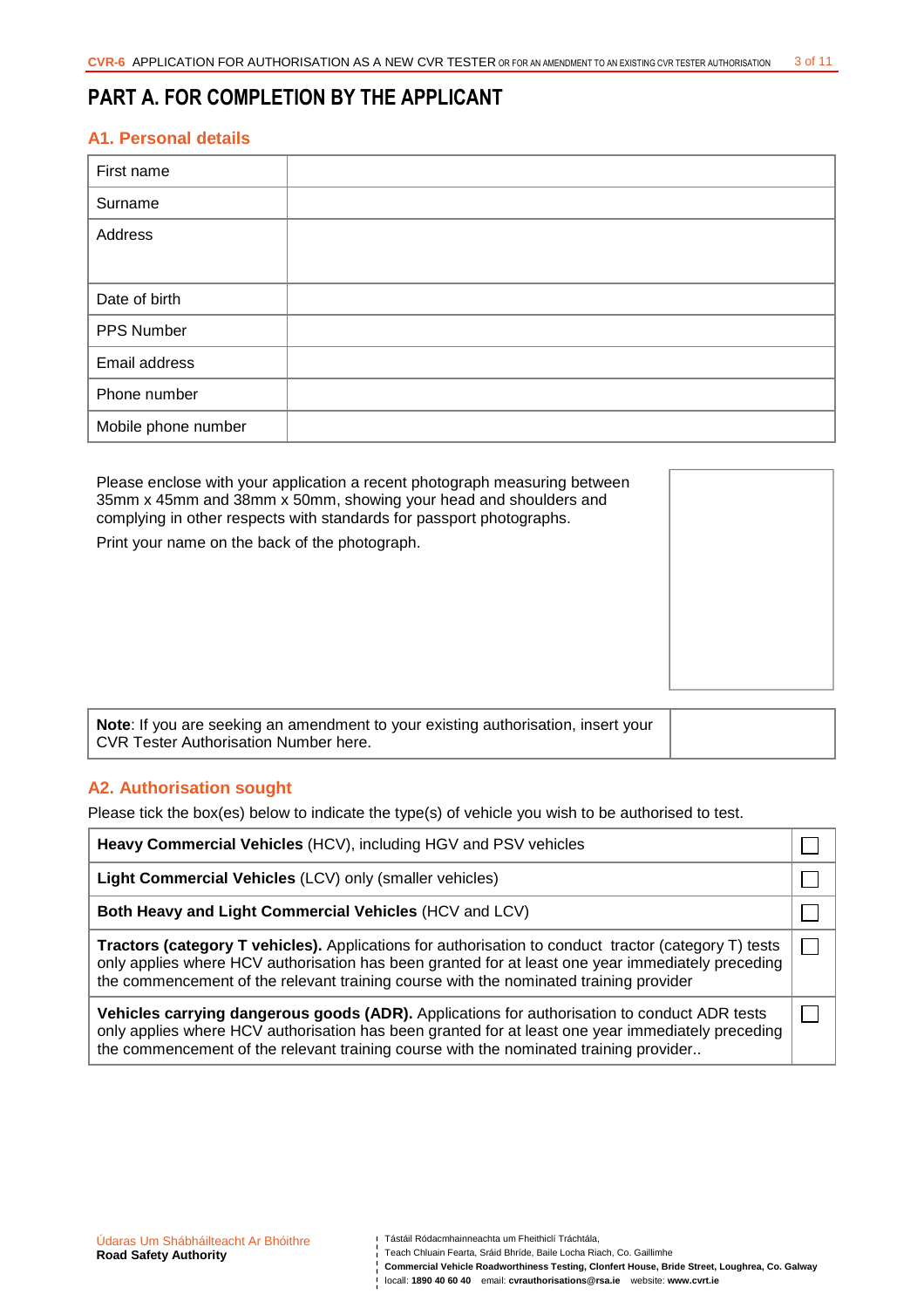#### **A2. Qualifications**

If you are applying for authorisation to test **Light Commercial Vehicles,** you must have one of the following qualifications. Tick the box to indicate which qualification you hold.

An Advanced Certificate Craft, National Craft Certificate or an equivalent qualification from another country to at least level 6 on the National Framework of Qualifications (NFQ) or

 $-$ or $-$ 

A Senior Trade Certificate or Record of Attainment from the Further Education and Training Authority (SOLAS) demonstrating competencies equivalent to the standards for a National Craft Certificate in the skill area of Light Vehicle, HGV, Agricultural or Construction Mechanic.

If you are applying for authorisation to test **Heavy Commercial Vehicles,** you must have one of the following qualifications. Tick the box to indicate which qualification you hold.

An advanced Certificate Craft, National Craft Certificate or an equivalent qualification from another country to at least level 6 on the National Framework of Qualifications (NFQ).

 $-$ or $-$ 

A Senior Trade Certificate or Record of Attainment from the Further Education and Training Authority (SOLAS) demonstrating competencies equivalent to the standards for a National Craft Certificate in the skill area of HGV, Agricultural or Construction mechanic.

Persons applying for an amendment to their authorisation to conduct ADR and/or tractor (category T) tests must have been authorised to test Heavy Commercial Vehicles for at least one year immediately preceding their commencement of the relevant training course with the nominated training provider.

#### **For applicants with an Irish qualification**

Please specify the title of the qualification you hold that meets the above requirements.

You must **enclose a copy of your qualification certificate(s)** with this application. Your certificate will be verified by the Road Safety Authority as part of the assessment of your application.

#### **For applicants with a qualification from another country**

If your qualification is from another country, visit the website of NARIC Ireland (www.naric.ie) where you can find information on the recognition of foreign qualifications. You can also download a Comparability Statement for your qualification free of charge – this service is hosted by Quality and Qualifications Ireland (QQI).

Please specify the title of the qualification you hold that meets the above requirements.

You must **enclose a copy of your qualification certificate** with this application and you must also enclose:

- A certified English translation of your qualification certificate (if this is not in English)
- A copy of your Comparability Statement
- A statement outlining the subjects studied and their equivalents under the Irish National Craft Cert.

Your certificate and the other items will be assessed by the Road Safety Authority as part of the review of your application.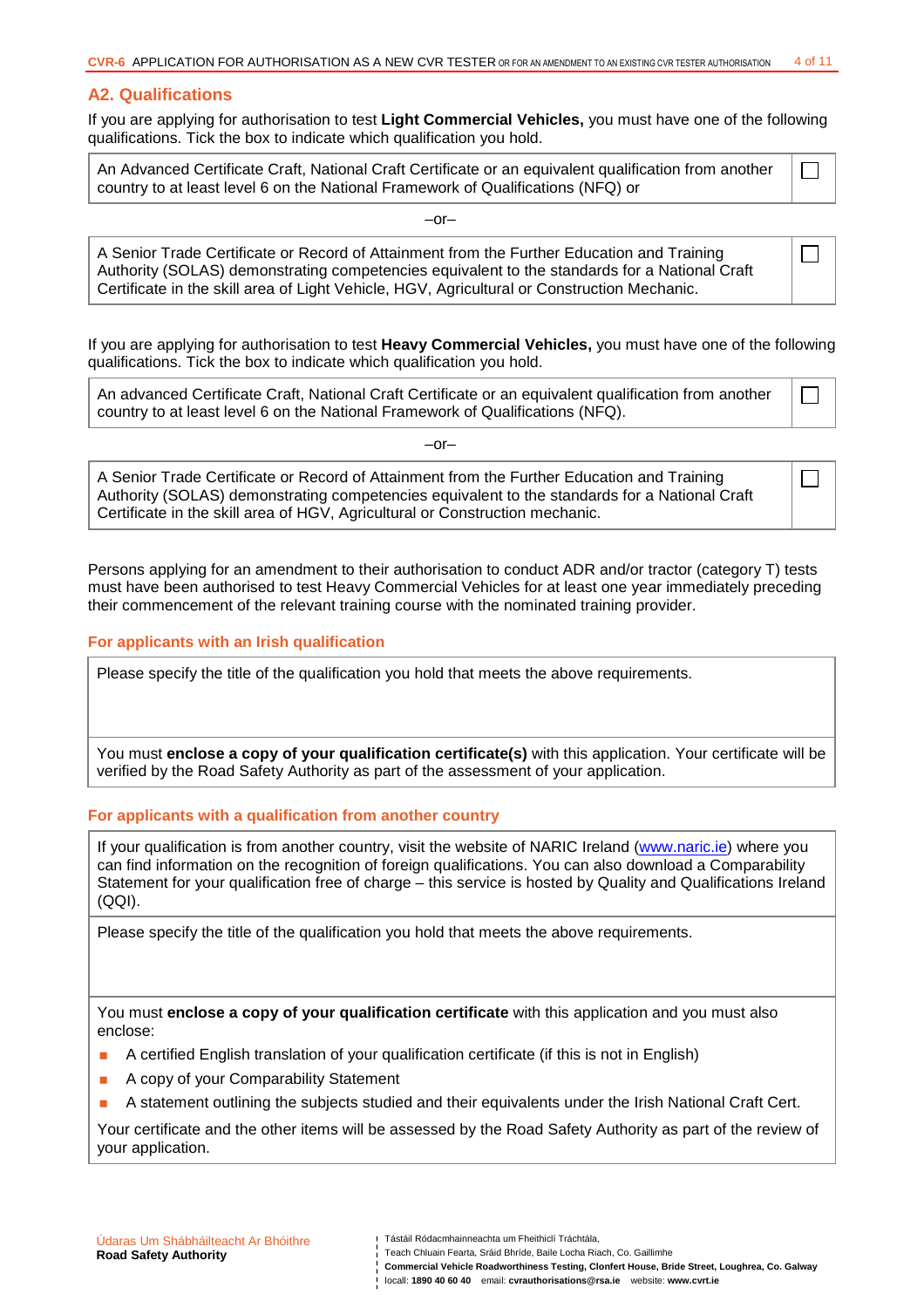#### **A3. Experience**

| You must provide evidence of adequate experience gained after achieving your qualification: |  |  |
|---------------------------------------------------------------------------------------------|--|--|
|                                                                                             |  |  |

| <b>Application to test</b>     | <b>Experience required</b>                                                                                                                                              |  |
|--------------------------------|-------------------------------------------------------------------------------------------------------------------------------------------------------------------------|--|
| Light commercial vehicles only | At least 12 months' work experience repairing and maintaining light<br>commercial vehicles after qualification.                                                         |  |
| Heavy commercial vehicles      | If your qualification is in light commercial vehicles, at least 18 months'<br>experience in repairing and maintaining heavy commercial vehicles<br>after qualification. |  |
|                                | Otherwise at least 12 months' work experience repairing and<br>maintaining heavy commercial vehicles after qualification.                                               |  |

#### **Evidence of experience**

As evidence of your experience, you must **enclose with your application a statement**, signed by your current or former employer(s), which includes the following details:

- The types of vehicles you worked on and the maintenance activities you performed on them;
- **The length of time that you performed these duties.**

Please also give details of your experience in the table below.

| Name of Garage /<br>Employer | <b>Description of work</b> | Vehicle Types<br>maintained / repaired | <b>Start date</b> | <b>Finish date</b> |
|------------------------------|----------------------------|----------------------------------------|-------------------|--------------------|
|                              |                            |                                        |                   |                    |
|                              |                            |                                        |                   |                    |
|                              |                            |                                        |                   |                    |
|                              |                            |                                        |                   |                    |
|                              |                            |                                        |                   |                    |
|                              |                            |                                        |                   |                    |
|                              |                            |                                        |                   |                    |
|                              |                            |                                        |                   |                    |
|                              |                            |                                        |                   |                    |
|                              |                            |                                        |                   |                    |

In assessing your application, the Road Safety Authority may seek additional information concerning your experience.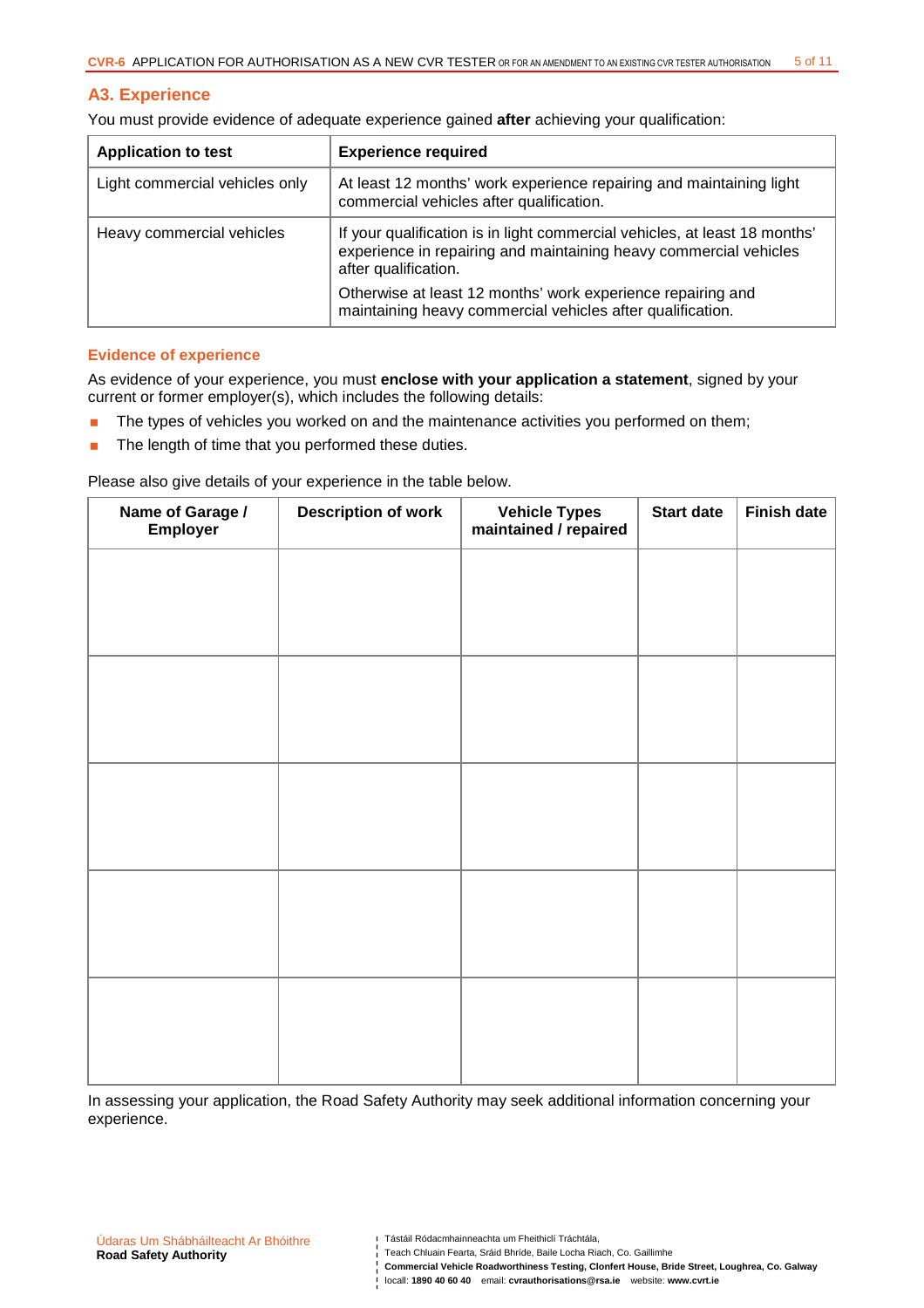#### **A4. Fit and proper person requirement**

The Road Safety Authority **must** be satisfied that applicants are 'fit and proper persons' to be CVR testers.

#### **Notification of specified offences**

In applying for authorisation as a CVR tester, the applicant must notify the Road Safety Authority if he or she has been convicted in the State or in any other jurisdiction of any of the offences specified in Section 12(1) of the Road Safety Authority (Commercial Vehicle Roadworthiness) Act 2012.These offences are listed in Appendix A.

| <b>Step</b>   | Question                                                                                                                                                     | indicated. | Please answer by ticking the appropriate<br>boxes below, and then proceed as |
|---------------|--------------------------------------------------------------------------------------------------------------------------------------------------------------|------------|------------------------------------------------------------------------------|
|               | Have you ever been convicted of an offence<br>specified in Section 12(1) of the 2012 Act?                                                                    | No.        | Proceed to Section A5 (next)<br>page)                                        |
|               |                                                                                                                                                              | Yes        | Proceed to Step 2 below.                                                     |
| 2             | Have details of ALL such conviction(s) previously<br>been submitted to the Road Safety Authority?                                                            | Yes        | Proceed to Section A5 (next)<br>page)                                        |
|               |                                                                                                                                                              | No         | Proceed to Step 3 below.                                                     |
| $\mathcal{R}$ | Enclose with your application a completed Conviction Notification Form in respect of each<br>specified offence of which you were convicted (see Appendix A). |            |                                                                              |

**WARNING:** Failure to notify the Road Safety Authority of such a conviction or providing information to the Authority knowing it to be false or misleading is a criminal offence and may result in the Road Safety Authority determining that **you are not a fit and proper person** to hold an authorisation and the refusal of the application.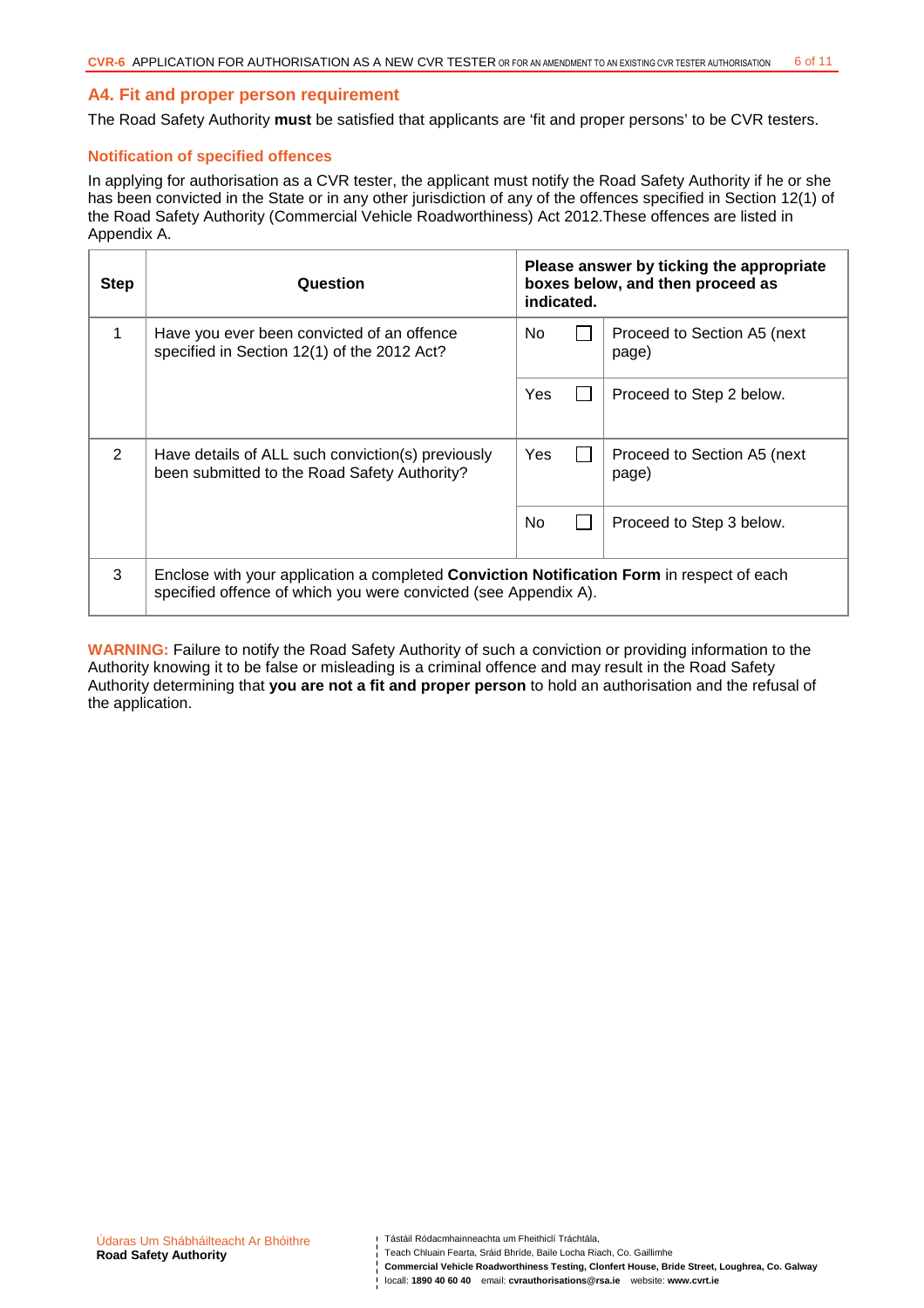#### **A5. Declaration by applicant**

I wish to apply for authorisation as a CVR tester or for an amendment to an existing CVR tester authorisation.

I understand that I must supply the Road Safety Authority with information appropriate to this application and that failure to supply full details and relevant documentation and/or failure to sign this application can result in this application being refused.

I hereby declare that the information furnished in this application and in the accompanying documents is complete, true and accurate.

I consent to the Road Safety Authority checking the accuracy of any information furnished in this application (including checking my qualifications and previous work experience), both while processing this application and at any time during which I am authorised as a CVR tester.

I hereby confirm that I will notify any changes to any details in this application to the Authority within five working days of such changes taking effect.

I acknowledge that I must notify the Road Safety Authority if I am, or have been, convicted of any of the offences specified in Section 12(1) of the Road Safety Authority (Commercial Vehicle Roadworthiness) Act 2012.

I wish to apply for enrolment on an initial CVR tester training course relevant to my application. I accept that submission of this application does not guarantee enrolment on a CVR tester training course. I understand that the Road Safety Authority may supply the information on this application form to the nominated training provider in connection with the training course.

| Name (printed) |  |
|----------------|--|
| Signature      |  |
| Date           |  |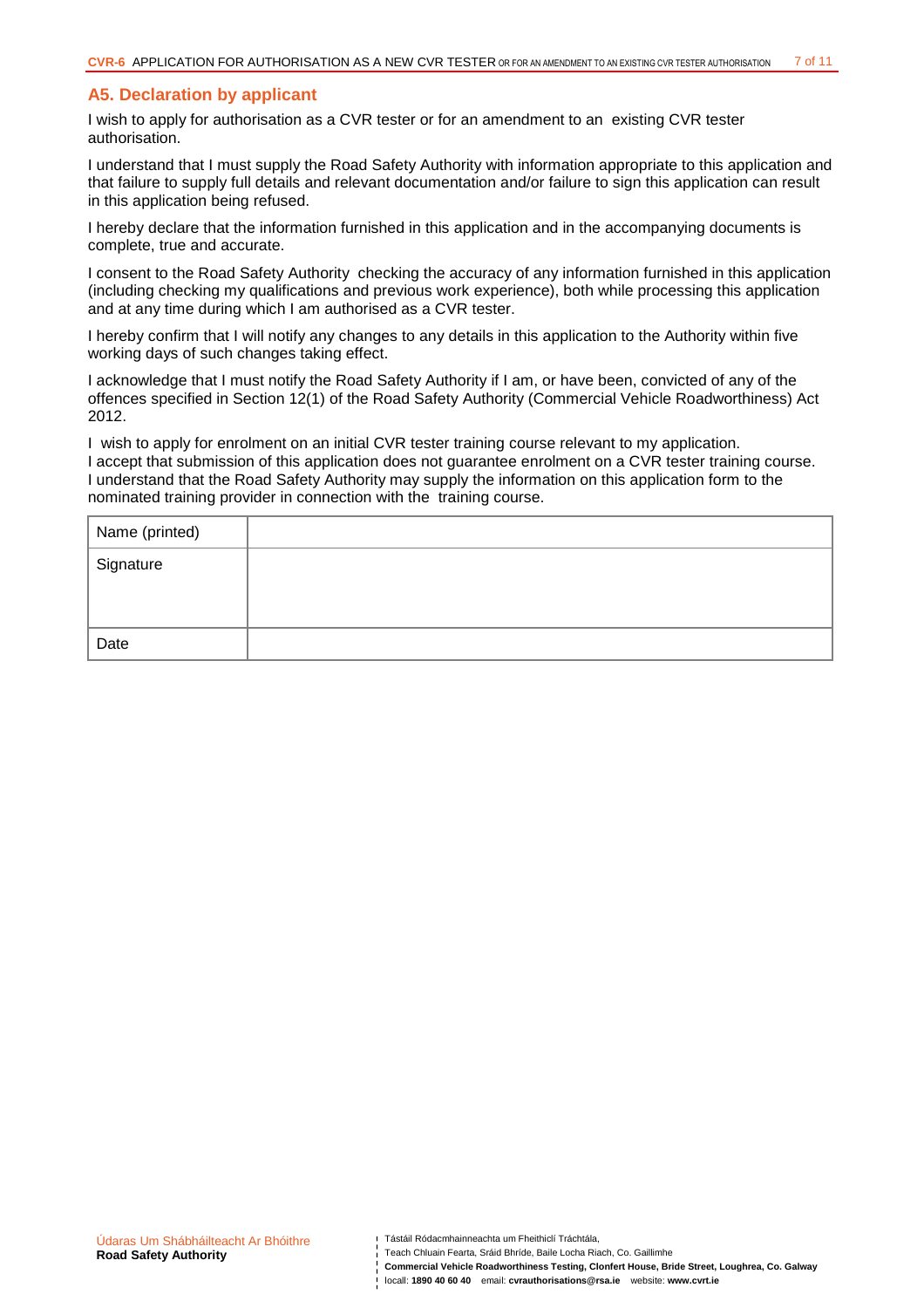## **PART B: NOMINATION FOR CVR TESTER TRAINING**

### **(for completion by or on behalf of the authorised CVR test operator nominating the applicant for a place on a CVR tester training course)**

### **B1. CVR Testing Centre**

| Name of CVR Testing Centre in which the<br>applicant is or will be employed |  |
|-----------------------------------------------------------------------------|--|
| Address of CVR Testing Centre                                               |  |

### **B2. Person making the nomination**

| Name                                                                                                                                                |  |
|-----------------------------------------------------------------------------------------------------------------------------------------------------|--|
| Telephone number                                                                                                                                    |  |
| Position held in the CVR Testing Centre (for<br>example, owner / director / company<br>secretary / partner / member of the<br>management committee) |  |

## **B3. Applicant being nominated**

| Name of applicant |  |
|-------------------|--|
|                   |  |

| Is this person currently employed as a mechanic by the CVR Testing Centre?                                                        | $\Box$ Yes | <b>No</b> |
|-----------------------------------------------------------------------------------------------------------------------------------|------------|-----------|
| Does this person have the necessary qualifications and experience (as set out in<br>Sections A2 and A3 of this Application Form)? | $\Box$ Yes | - No      |

| Name (printed) |                                                 |
|----------------|-------------------------------------------------|
| Signature      |                                                 |
|                |                                                 |
|                | On behalf of the CVR Testing Centre named above |
| Date           |                                                 |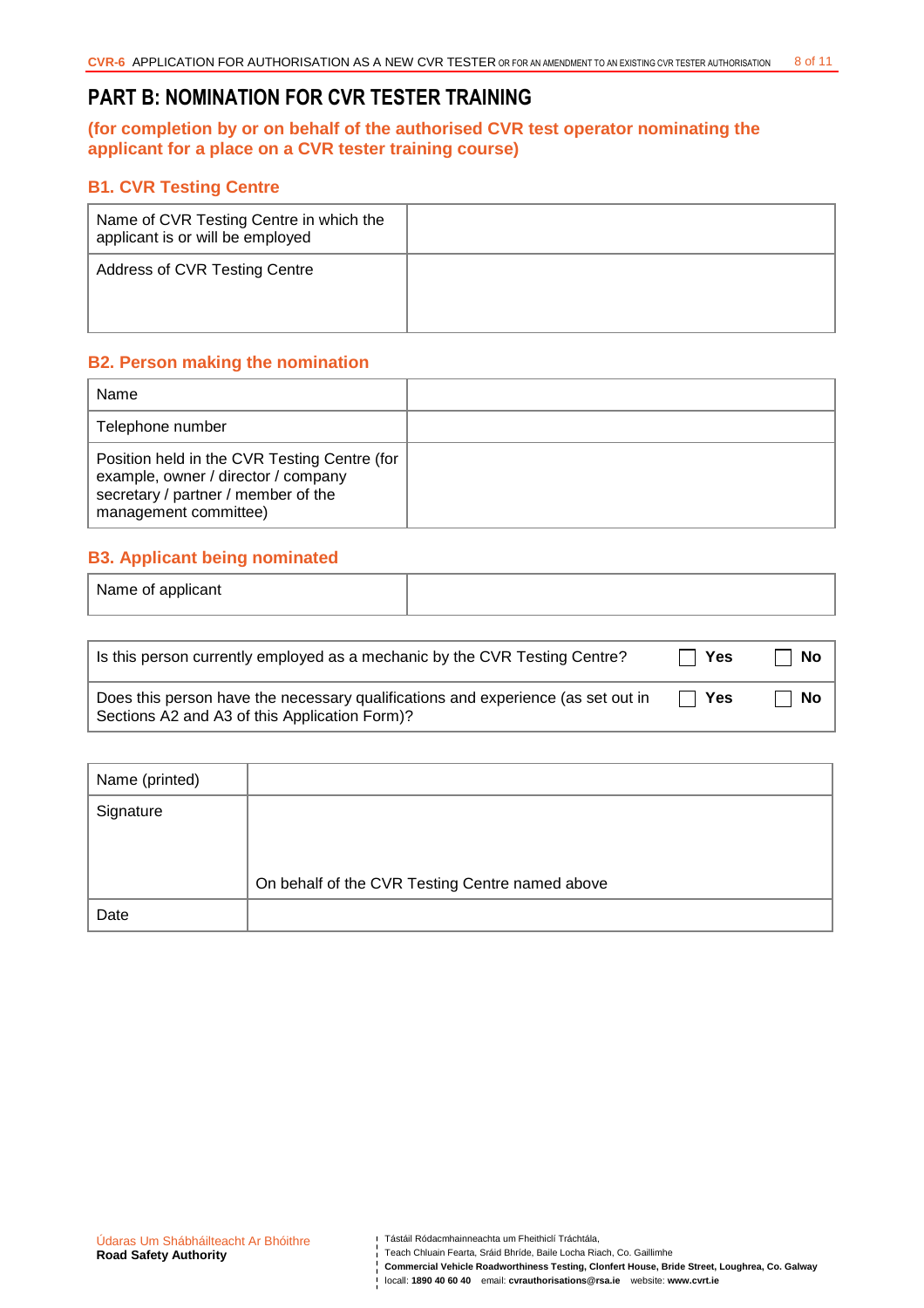## **APPENDIX A: NOTIFICATION OF A CONVICTION for an offence specified in Section 12(1) of the Road Safety Authority (Commercial Vehicle Roadworthiness) Act 2012**

Section 12 of the Road Safety Authority (Commercial Vehicle Roadworthiness Act) 2012 obliges applicants for an authorisation to notify the Road Safety Authority in writing if he or she has been convicted in the State or any other jurisdiction of any of the following offences:

- **(a)** Murder
- **(b)** Manslaughter
- **(c)** A drug trafficking offence (within the meaning of the Criminal Justice Act 1994)
- **(d)** An offence under the Non-Fatal Offences Against the Person Act 1997
- **(e)** An offence under section 2 of the Illegal Immigrants (Trafficking) Act 2000
- **(f)** A sexual offence (within the meaning of section 3 of the Sex Offenders Act 2001)
- **(g)** An offence under the Criminal Justice (Theft and Fraud Offences) Act 2001,
- **(h)** An offence under the Criminal Law (Human Trafficking) Act 2008,
- **(i)** An offence relating to money laundering under Part 2 of the Criminal Justice (Money Laundering and Terrorist Financing) Act 2010
- **(j)** An offence under the Firearms Acts 1925 to 2009
- **(k)** An offence under the Road Safety Authority (Commercial Vehicle Roadworthiness) Act 2012
- **(l)** An offence relating to the fitting of a tachograph manipulation device or the improper use of a tachograph calibration certificate under the European Communities (Road Transport) (Working Conditions and Road Safety) Regulations 2008 (S.I. No. 62 of 2008)
- **(m)** An offence consisting of attempting or conspiring to commit, or aiding, abetting, counselling, soliciting, procuring or inciting the commission of any offence mentioned in paragraphs (a) to (l)
- **(n)** An offence under the law of another jurisdiction which corresponds to an offence mentioned in paragraphs (a) to (m), where the conduct constituting the offence under the law of that other jurisdiction would, if committed in the State, constitute an offence referred to in any of those paragraphs

In the case of the holder of an authorisation, this notification should be made within 28 days of the expiry of the time allowed for appealing such conviction or of the determination or withdrawal of the appeal of such conviction.

#### **It is very important that notifications be made in accordance with the provisions of the Act.**

It is an offence under Section 12 of the Act for a person to fail to notify information in relation to convictions for the specified offences or for a person to notify information knowing it to be false or misleading. A person guilty of an offence under Section 12 is liable to a Class A fine (€5,000) or to imprisonment for six months on summary conviction, or to both, or on conviction on indictment to a fine up to €100,000 or imprisonment for a term not exceeding 12 months or to both.

In addition to the possible criminal penalties outlined above, where an applicant fails to make a required notification in accordance with Section 12(1), the Road Safety Authority may determine that the applicant is not a fit and proper person to hold an authorisation and, consequently, may refuse the application for authorisation and suspend or revoke any existing authorisation held by the applicant.

**An applicant who was convicted of a specified offence must complete and sign a Conviction Notification Form in respect of each such conviction. If more than one conviction is to be notified, a separate Conviction Notification Form must be submitted for each conviction.** 

**The Notification must be made at the time of making the application for authorisation.** 

Teach Chluain Fearta, Sráid Bhríde, Baile Locha Riach, Co. Gaillimhe **Commercial Vehicle Roadworthiness Testing, Clonfert House, Bride Street, Loughrea, Co. Galway**  locall: **1890 40 60 40** email: **cvrauthorisations@rsa.ie** website: **www.cvrt.ie**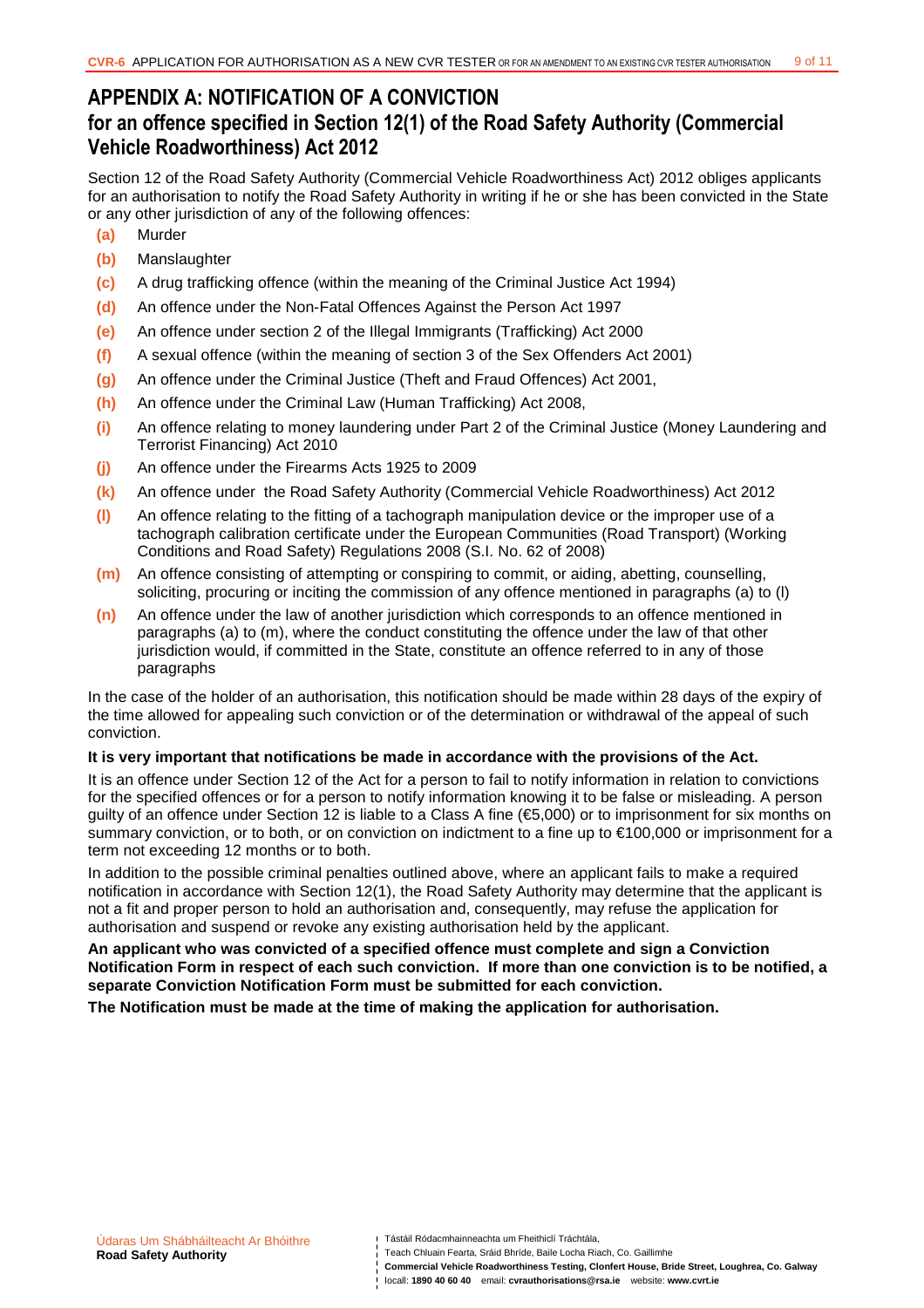## **CONVICTION NOTIFICATION FORM**

| Full name of person convicted                                        |  |
|----------------------------------------------------------------------|--|
| Address                                                              |  |
|                                                                      |  |
| Home telephone number                                                |  |
| Mobile phone number                                                  |  |
| Email                                                                |  |
| Date of birth                                                        |  |
| PPS number                                                           |  |
| CVR test operator authorisation number (if<br>relevant)              |  |
| CVR tester authorisation number (if relevant)                        |  |
| Position, if relevant (for example, partner, director,<br>secretary) |  |
| Date of the offence                                                  |  |

| Which of the offences (a) to (n) specified in<br>Section 12(1) of the Road Safety Authority<br>  (Commercial Vehicle Roadworthiness) Act 2012, |  |
|------------------------------------------------------------------------------------------------------------------------------------------------|--|
| (listed in Appendix A) were you convicted of?                                                                                                  |  |

| Where was the offence committed? | Ireland       | Specify county:  |
|----------------------------------|---------------|------------------|
|                                  | Other country | Specify country: |

| Was the offence committed in the course of, or in connection with, a business<br>concerned with the testing, inspection, maintenance or repair of vehicles? | Yes | NΟ |  |
|-------------------------------------------------------------------------------------------------------------------------------------------------------------|-----|----|--|
| If Yes, please provide details:                                                                                                                             |     |    |  |
|                                                                                                                                                             |     |    |  |
|                                                                                                                                                             |     |    |  |
|                                                                                                                                                             |     |    |  |
|                                                                                                                                                             |     |    |  |
|                                                                                                                                                             |     |    |  |
|                                                                                                                                                             |     |    |  |
|                                                                                                                                                             |     |    |  |

**Commercial Vehicle Roadworthiness Testing, Clonfert House, Bride Street, Loughrea, Co. Galway**  locall: **1890 40 60 40** email: cvrauthorisations@rsa.ie website: www.cvrt.ie<br>| locall: **1890 40 60 40** email: cvrauthorisations@rsa.ie website: www.cvrt.ie